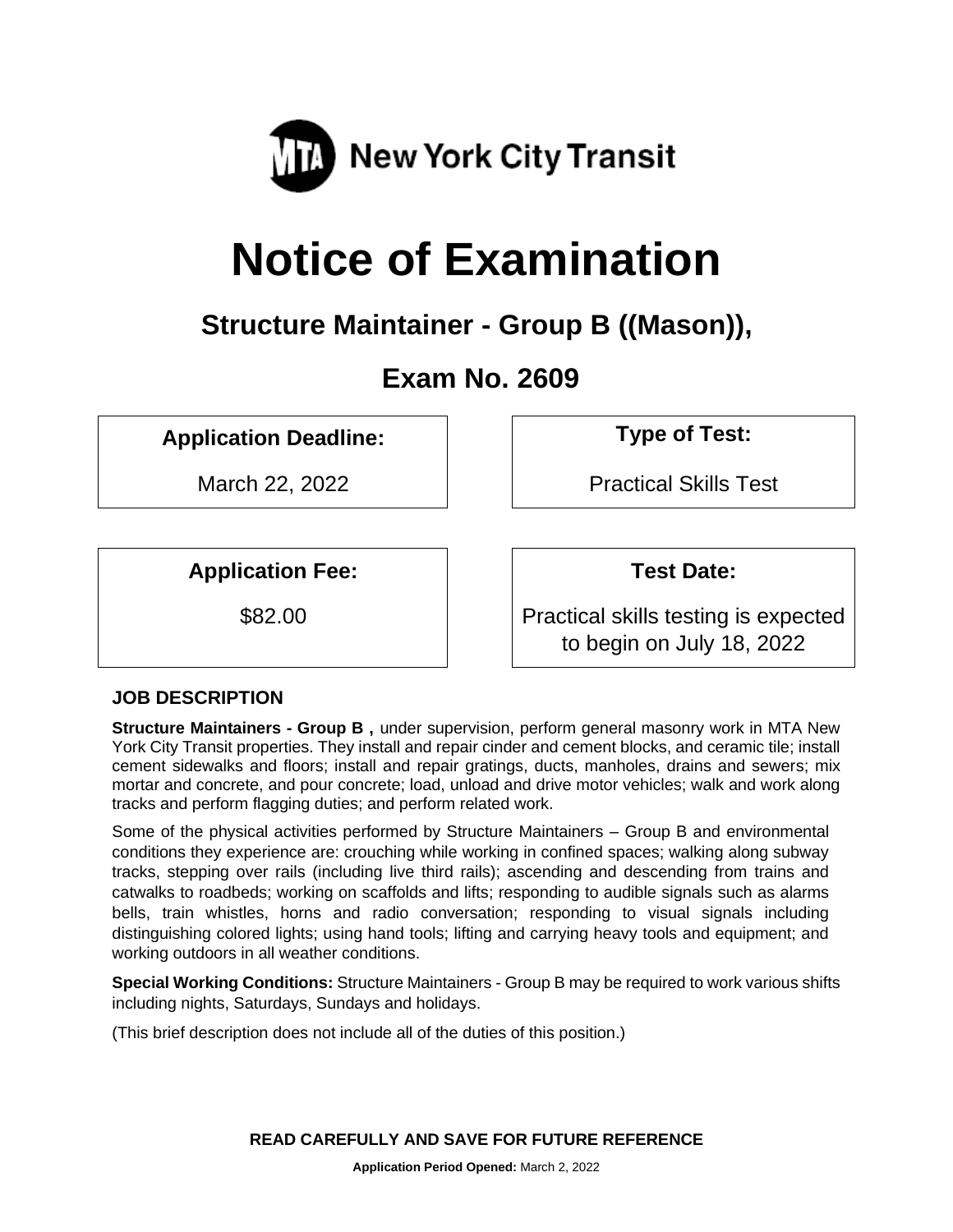# **SALARY AND BENEFITS**

The current minimum salary for Structure Maintainer - Group B is \$32.93 per hour for a 40-hour work week increasing to \$38.75 per hour in the sixth year of service. This rate is subject to change. The benefits of this position include, but are not limited to, night and weekend salary differentials, paid holidays, vacation and sick leave, a comprehensive medical plan and a pension plan.

# **HOW TO QUALIFY**

**Education and Experience Requirements:** By the **last day of the Application Period,** you must meet the following requirements:

- 1. Two and one-half years of satisfactory full-time experience at the journey-level as a mason (i.e., a fully trained, knowledgeable, experienced, proficient and competent mason) or a closely-related trade, such as bricklaying, plastering, tile setting or mosaic and terrazzo work; or
- 2. Two years of satisfactory full-time experience as described in "1" above, plus graduation from a trade school or technical school with a major course of study in masonry or a closely-related trade, totaling 600 hours; or
- 3. Two years of satisfactory full-time experience as described in "1" above, plus graduation from an accredited college or university with an associate degree or higher with a major course of study in masonry or a closely-related trade; or
- 4. Two years of satisfactory full-time experience as described in "1" above, plus graduation from a vocational high school with a major course of study in the masonry trade or a closely related trade; or
- 5. Completion of a four-year, full-time apprenticeship program in the masonry trade or a closelyrelated trade, recognized by the New York State Department of Labor, the United States Department of Labor or any state apprenticeship council which is recognized by the United States Department of Labor.

The vocational high school, technical school, or trade school must be approved by a State's Department of Education or a recognized accrediting organization. The college or university must be accredited by regional, national, professional or specialized agencies recognized as accrediting bodies by the U.S. Secretary of Education, and by the Council for Higher Education Accreditation (CHEA).

You are responsible for determining whether you meet the qualification requirements for this examination prior to applying. You may be given the test before we determine if you meet the qualification requirements. If you are marked "Not Qualified," your application fee will **not** be refunded, and you will **not** receive a score.

**Foreign Education Fact Sheet (required only if you need credit for your foreign education for this examination)**: If you were educated outside the United States, you must have your foreign education evaluated to determine its equivalence to education obtained in the United States. The services that are approved to make this evaluation, as well as instructions on how to submit this evaluation are listed in the Foreign Education Fact Sheet, which will be attached to this Notice of Examination during the application period. When you contact the evaluation service, ask for a "**document-by-document**" (general) evaluation of your foreign education. Your foreign education evaluation **must** be submitted directly to NYC Transit's Examinations Unit by the service completing the evaluation. Foreign education evaluations received directly from applicants will **not** be accepted. You may also visit our website at [http://web.mta.info/nyct/hr/forms\\_instructions.htm](http://web.mta.info/nyct/hr/forms_instructions.htm) to access the Foreign Education Fact Sheet.

(Continued)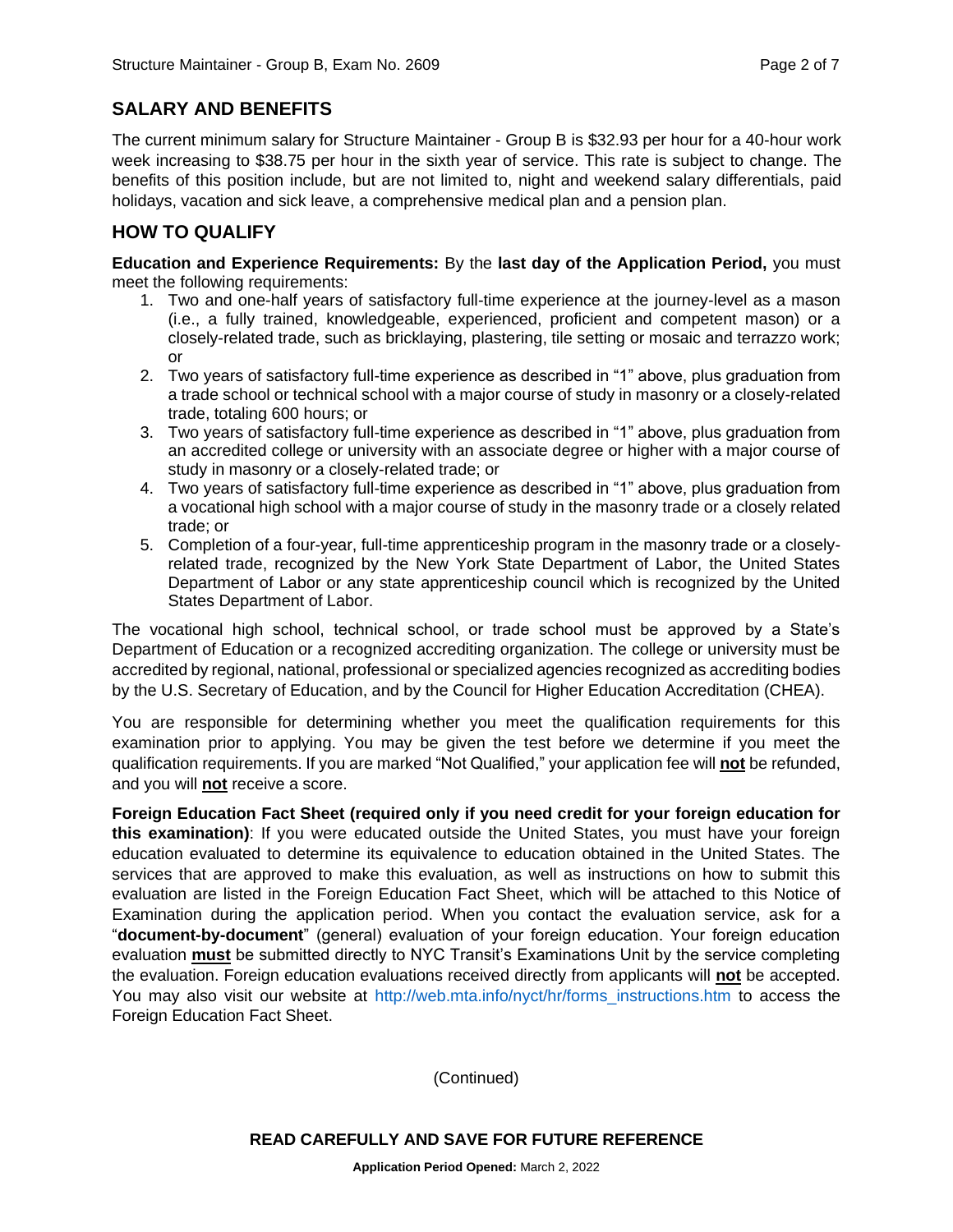#### **HOW TO QUALIFY** (Continued)

**Note:** If you have earned a higher-level degree in the United States that supersedes the level and type of education required to meet the qualification requirements, you do not need to submit a foreign education evaluation. However, you must indicate that you have completed the higher-level degree in the United States; proof of acceptance into an academic program or school is not sufficient to determine satisfactory equivalency.

#### **REQUIREMENTS TO BE APPOINTED**

**Vaccination Requirement**: As of November 14, 2021, MTA New York City Transit is requiring all new hires to be fully vaccinated against Covid-19. "Fully vaccinated" means having received both doses of a 2-dose vaccine and two weeks have elapsed since the second dose, or having received 1 dose of a 1-dose vaccine and two weeks have elapsed since the dose.

You can request a medical or religious accommodation from this requirement by forwarding your requests to [Workforce.Relations@nyct.com.](mailto:Workforce.Relations@nyct.com) To contact us by phone call 347-643- 8209.

**Driver License Requirement:** At the time of appointment, you must have a Motor Vehicle Driver License valid in the State of New York with no disqualifying restrictions that would preclude the performance of the duties of this title. If you have serious moving violations, a license suspension or an accident record you may be disqualified. This license must be maintained for the duration of your employment in the title.

**Medical Requirement:** Medical guidelines have been established for the position of Structure Maintainer – Group B. You will be examined to determine whether you can perform the essential functions of the position. Where appropriate, a reasonable accommodation will be provided for a person with a disability to enable such person to perform the essential functions of the job.

**Drug Screening Requirement:** You must pass a drug screening in order to be appointed, and if appointed, you will be subject to random drug and alcohol tests for the duration of your employment. Additionally, if you have tested positive on a drug or alcohol test or had a refusal to test during preemployment or while employed by a Federal DOT-regulated employer during the applicable period, you must have completed the Substance Abuse Professional (SAP) evaluation, referral and education/treatment process required by federal law in order to be appointed to this safety-sensitive position.

**Residency:** New York City residency is not required for this position.

**English Requirement:** You must be able to understand and be understood in English to perform the duties and responsibilities of the position.

**Proof of Identity:** Under the Immigration Reform and Control Act of 1986, you must be able to prove your identity and your right to obtain employment in the United States prior to employment with MTA New York City Transit.

#### **HOW TO OBTAIN AN APPLICATION**

During the application period, you may apply online for this examination (see the Online Applications sub-section below). Or, if you are unable to apply online, you may obtain an electronic copy of the mail-in application package for this examination by emailing a request to [examsunit@nyct.com](mailto:examsunit@nyct.com) during the application period. The MTA Exam Information Center, located in the lobby of 180 Livingston Street, Brooklyn, NY 11201, is currently closed. If you believe you have a special circumstance (e.g., a disability, military duty) that prevents you from applying as instructed below, please refer to the Special Circumstances Guide referenced in the "Special Arrangements" section below.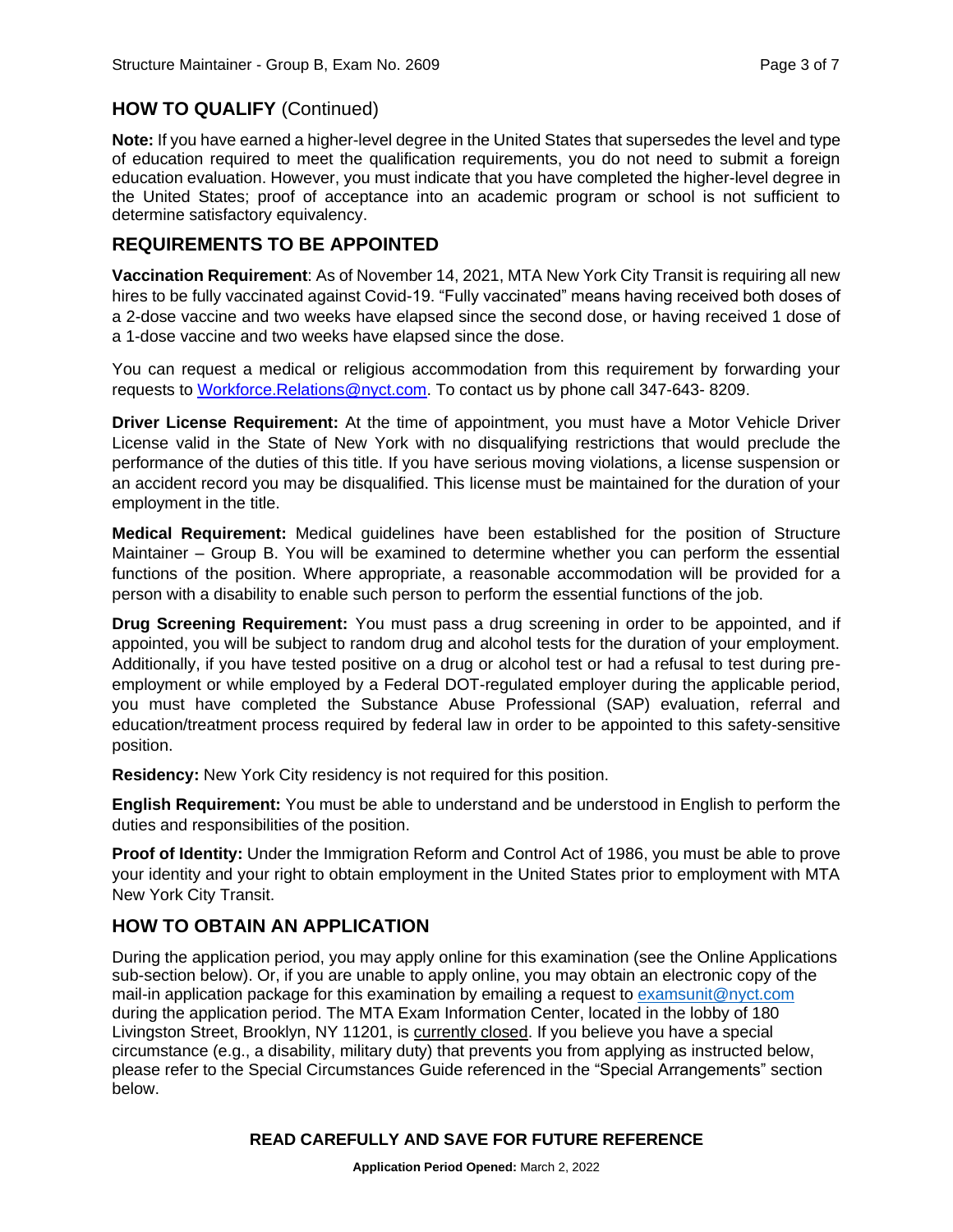### **HOW TO SUBMIT AN APPLICATION**

You must submit an application during the application period, and applications will **not** be accepted in person. Applicants who apply online and wish to request a Fee Waiver **must** only complete the Online Applications Steps 1 through 4 below.

#### **Online Applications:**

- 1. If you are not an active MTA employee, apply using [www.mymta.info/exams](http://www.mymta.info/exams) by the last day of the application period (Active MTA employees can apply using the "BSC" employee portal at [www.mymta.info\)](http://www.mymta.info/). Note: The application system may not function properly with mobile devices or tablets. For best results when applying, please use the latest version of Internet Explorer, open a new window, and avoid having multiple tabs open in the same window.
- 2. To apply, log into your existing account, or create an account if you do not yet have one.
- 3. Follow the steps to submit an application.
- 4. A confirmation number will appear on the same page after submitting your application (Save this number for future reference).

**IMPORTANT**: If you are requesting a fee waiver, you should not complete Steps 5, 6, or 7 below. Instead, by April 6, 2022, you must submit documentation supporting your fee waiver request by mail to Structure Maintainer – Group B, Exam No. 2609, MTA NYC Transit, 180 Livingston Street, Room 4070, Brooklyn, NY 11201. You must include your full name, last 4 digits of your Social Security Number (SSN), your Applicant ID Number (if known), your online application confirmation number, and the exam title and number with your request. For fee waiver request documentation requirements, please refer to the Fee Waiver Request Guide, which is accessible online at [http://web.mta.info/nyct/hr/forms\\_instructions.htm](http://web.mta.info/nyct/hr/forms_instructions.htm) and will be attached to this Notice of Examination during the application period.

- 5. Below the confirmation number, a Pay Examination Fee button will appear for you to click to open the payment page.
- 6. A major credit card or a bank card associated with a bank account must be used when paying the application fee, and this fee will appear on your credit or bank card statement as "MTA NYCT Exam Fee." Note: Disputing the application fee could result in removal from this examination, and it might affect your ability to apply online for any future examinations.
- 7. You will be sent a confirmation email after you submit payment for the application fee (Save this email for future reference).

Note: If you have trouble paying the application fee after submitting your online application, please visit [http://web.mta.info/nyct/hr/forms\\_instructions.htm](http://web.mta.info/nyct/hr/forms_instructions.htm) to access the Online Payment Tutorial.

**IMPORTANT**: Your application submission confirms that you have read this Notice of Examination, including any dates and the requirements.

**Application Fee**: This fee is generally not refundable. Under special circumstances, you may be entitled to a refund. Please refer to the Department of Citywide Administrative Services ("DCAS") General Exam Regulation E.3.4 to determine if you are entitled to a refund. Please visit [http://web.mta.info/nyct/hr/forms\\_instructions.htm](http://web.mta.info/nyct/hr/forms_instructions.htm) to access the DCAS General Exam Regulations online. Application fee refund requests, along with any relevant supporting documentation, should be emailed to [examsmakeups@nyct.com](mailto:examsmakeups@nyct.com) or mailed to the address in the "Correspondence" section below.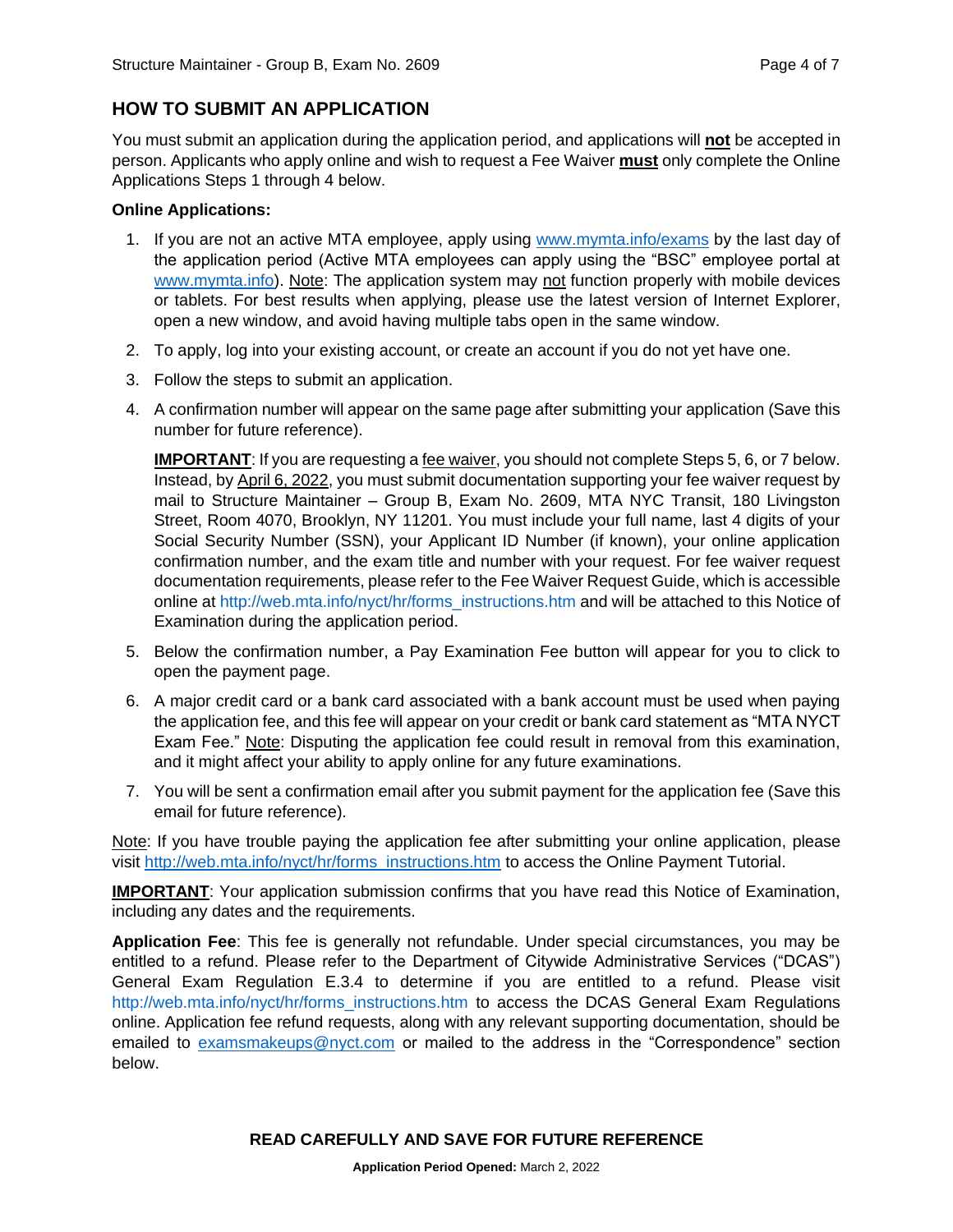# **ADMISSION LETTER OR NOTICE OF PROPOSED DISQUALIFICATION**

An Admission Letter or a Notice of Proposed Disqualification will be mailed to you at least 10 days before the first date of the practical skills test. If you do not receive an Admission Letter or Notice of Proposed Disqualification at least 4 days before this date, you **must** email a request for a duplicate Admission Letter/Notice of Proposed Disqualification to [examsunit@nyct.com.](mailto:examsunit@nyct.com) A paper copy of the Admission Letter is your ticket for admission to the test.

Applicants **must** keep their mailing address **up to date**. Please refer to the "Correspondence" section below for instructions on how to update your address and other contact information.

#### **THE TEST**

You will be given a practical skills test. A score of at least 70% is required to pass this test. Your score on this test will be used to determine your place on the eligible list.

You will be assigned to a test date and location, and you cannot request that your scheduled test date or location be changed, unless you meet the conditions in the "Special Arrangements" section below.

Veterans' or Disabled Veterans' Credit will be granted only to eligible passing candidates who request that they be applied. Veterans' or Disabled Veterans' Credit should be requested at the time of application but **must** be requested before the date the eligible list is established. Claims for Veterans' or Disabled Veterans' Credit cannot be made once the eligible list is established.

The practical skills test may require you to perform tasks related to masonry, tile-setting and other related areas.

#### **TEST ADMINISTRATION GUIDELINES**

**Warning:** You are not permitted to enter the test site with cellular phones, smart watches, beepers, pagers, cameras, portable media players, or other electronic devices. Calculators are permitted; however, they must be hand-held, battery or solar powered, numeric only. Calculators with functions **other than** addition, subtraction, multiplication and division **are prohibited**. Electronic devices with an alphabetic keyboard or with word processing or data recording capabilities such as planners, organizers, etc. are prohibited. If you use any of these devices in the building at any time before, during or after the test, you may **not** receive your test results, your test score may be nullified, and your application fee will **not** be refunded.

**Social Distancing** and other safety protocols, **including the wearing of masks**, will be required during the administration of the test. Further details will be provided on your Admission Letter.

You may not have any other person, including children, present with you while you are being processed for or taking the test and no one may wait for you inside of the test site while you are taking the test.

**Required Identification: You are required to bring one (1) form of valid (non-expired) signature and photo bearing identification to the test site**. The name that was used to apply for the exam must match the first and last name on the photo ID. A list of acceptable identification documents is provided below**. If you do not have an acceptable ID, you may be denied testing.** Acceptable forms of identification (bring one) are as follows: State issued driver's license, State issued identification card, US Government issued Passport, US Government issued Military Identification Card, US Government issued Alien Registration Card, IDNYC, Employer ID with photo, or Student ID with photo.

(Continued)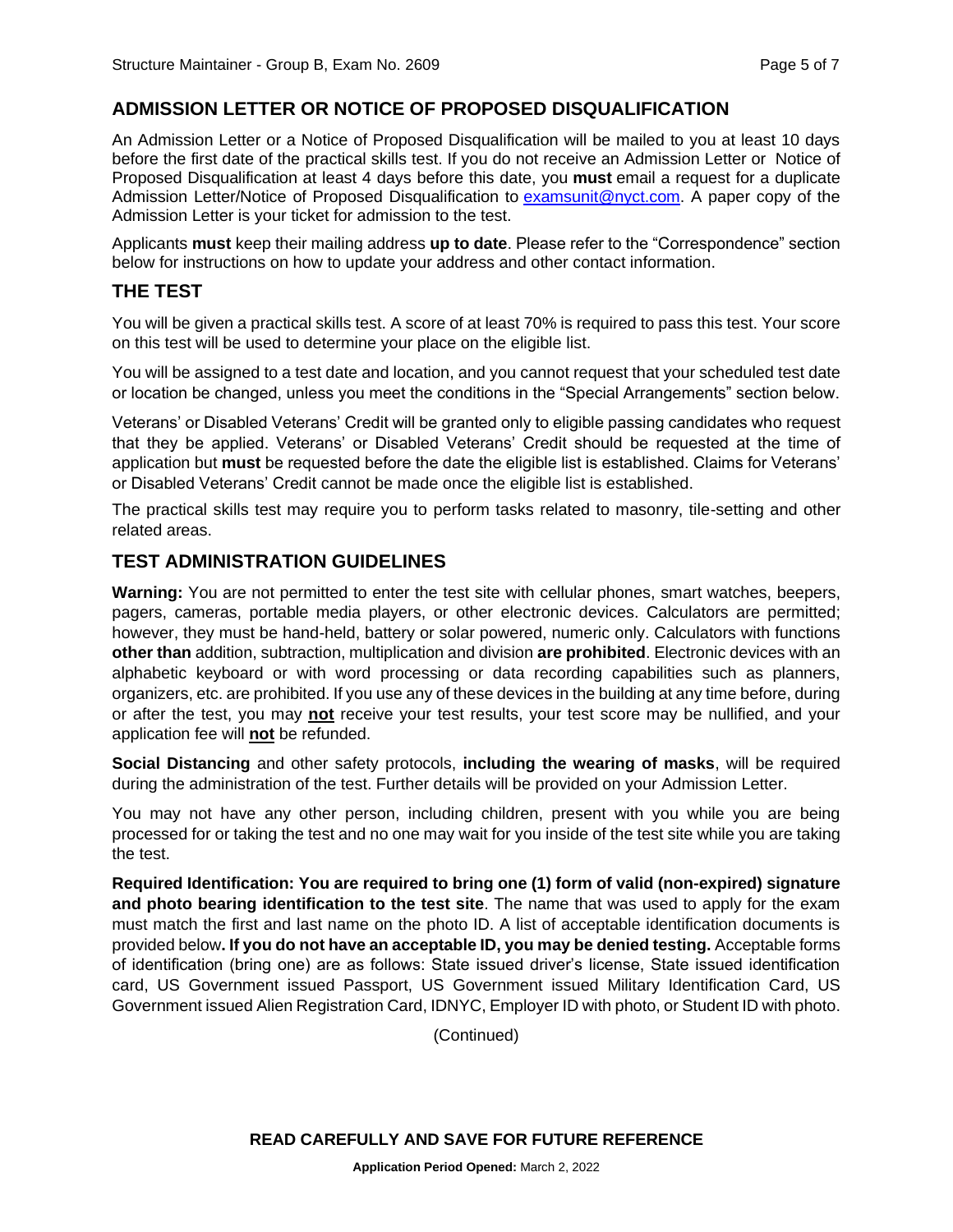# **TEST ADMINISTRATION GUIDELINES** (Continued)

**Leaving:** You must leave the test site once you finish the test. If you leave the test site after being fingerprinted but before finishing the test, you will not be permitted to re-enter. If you disregard this instruction and re-enter the test site, you may not receive your test results, your test score may be nullified, and your application fee will not be refunded.

# **THE TEST RESULTS**

If you meet the education and experience requirements and pass the practical skills test, your name will be placed in final score order on an eligible list and you will be given a list number. You will be notified by mail of your test results. If you meet all the requirements and conditions, you will be considered for appointment when your name is reached on the eligible list.

#### **ADDITIONAL INFORMATION**

**Training:** You may be required to undergo a formalized training course during your probationary period. Failure to successfully complete the training course may result in termination.

**Probationary Period:** You will be required to complete a probationary period. If you do not successfully complete the probationary period, you may be terminated.

#### **SPECIAL ARRANGEMENTS**

**Special Test Accommodations:** If you plan to request an alternate test date due to your religious observance or special testing accommodations due to disability, please follow the instructions included in the Special Circumstances Guide, which is accessible online at [http://web.mta.info/nyct/hr/forms\\_instructions.htm](http://web.mta.info/nyct/hr/forms_instructions.htm) and will be attached to this Notice of Examination during the application period. An alternate test date due to religious observance must be requested no later than 15 days prior to the date on which practical skills testing is expected to begin. Special testing accommodations due to disability must be requested no later than 30 days prior to the date on which practical skills testing is expected to begin.

**Make-Up Tests:** You may apply for a make-up test if you cannot take the practical skills test as scheduled for any of the following reasons:

- 1. Compulsory attendance before a public body; or
- 2. On-the-job injury or illness caused by municipal employment where you are an officer or employee of the City; or
- 3. Absence from the test within one week after the death of a spouse, domestic partner, parent, sibling, child, or child of a domestic partner where you are an officer or employee of the City; or
- 4. Absence due to ordered military duty; or
- 5. A clear error for which MTA New York City Transit is responsible; or
- 6. A temporary disability, pregnancy-related, or child-birth related condition preventing you from taking the test.

To request a make-up test, submit your request with documentation of the special circumstances that caused you to miss your test (as attachments) by email to [examsmakeups@nyct.com](mailto:examsmakeups@nyct.com) or by mail to the address in the "Correspondence" section below as soon as possible.